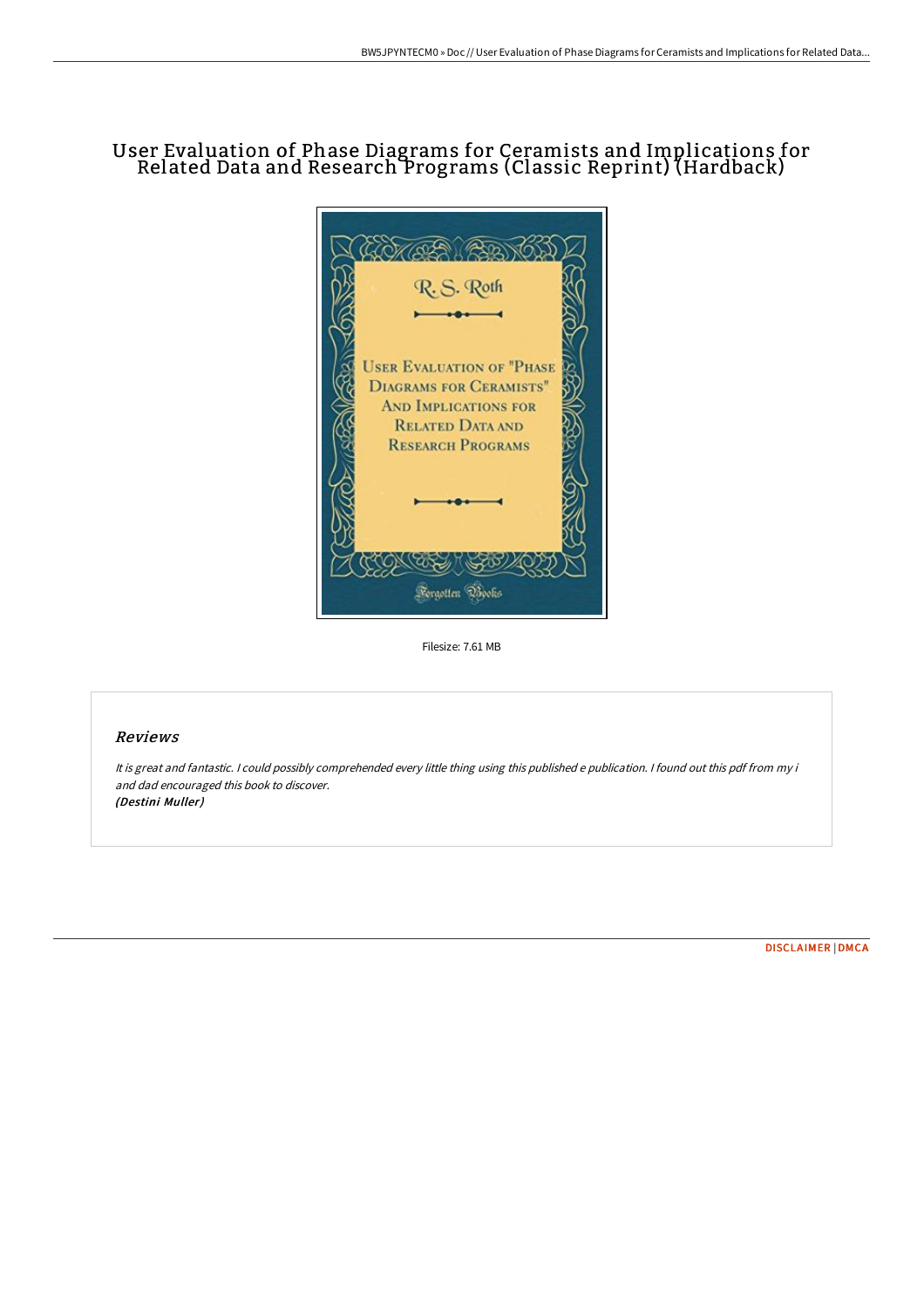## USER EVALUATION OF PHASE DIAGRAMS FOR CERAMISTS AND IMPLICATIONS FOR RELATED DATA AND RESEARCH PROGRAMS (CLASSIC REPRINT) (HARDBACK)



To save User Evaluation of Phase Diagrams for Ceramists and Implications for Related Data and Research Programs (Classic Reprint) (Hardback) eBook, please click the hyperlink listed below and download the document or have accessibility to other information that are highly relevant to USER EVALUATION OF PHASE DIAGRAMS FOR CERAMISTS AND IMPLICATIONS FOR RELATED DATA AND RESEARCH PROGRAMS (CLASSIC REPRINT) (HARDBACK) ebook.

Forgotten Books, 2017. Hardback. Condition: New. Language: English . Brand New Book \*\*\*\*\* Print on Demand \*\*\*\*\*.Excerpt from User Evaluation of Phase Diagrams for Ceramists And Implications for Related Data and Research Programs Phase diagrams play an important role in the development of ceramic materials. Phase equilibria data are essential in meeting the expanding needs for refractories, electronic components, non - crystalline solids, and various other applications of interest to ceramic scientists and engineers. The chemical information generally summarized as a phase equilibrium diagram is extremely useful in many industrial processes. However, the necessary research involved in obtaining such information is often very costly. The average binary phase diagram can be estimated to take about one man year and a ternary diagram may take five times that effort. To avoid duplication, it is advantageous to have all existing diagrams compiled and distributed for easy access. As described below, the American Ceramic Society long ago recognized the importance of phase diagrams to the field of ceramic materials and the importance of having this type of information available in evaluated and summarized form. Beginning in 1933, the Society has worked contin uously with the National Bureau of Standards to provide a sequence of reports under the title Phase Diagrams for Ceramists giving evaluated data from the literature on selected ceramic systems. The Bureau has supplemented these data with measurements in its own laboratories on a limited number of systems chosen because the data were needed for specific reasons but were not available or were of doubtful accuracy. Other laboratories such as the Geophysical Laboratory of the Carnegie Institute and the Pennsylvania State University have supported Phase Diagrams for Ceramists through evaluations by their staffs and/or through experimentalwork. The overall responsibility and general editorship have, however, always been assumed by the National Bureau...

<sup>回</sup> Read User Evaluation of Phase Diagrams for Ceramists and [Implications](http://digilib.live/user-evaluation-of-phase-diagrams-for-ceramists-.html) for Related Data and Research Programs (Classic Reprint) (Hardback) Online

Download PDF User Evaluation of Phase Diagrams for Ceramists and [Implications](http://digilib.live/user-evaluation-of-phase-diagrams-for-ceramists-.html) for Related Data and Research Programs (Classic Reprint) (Hardback)